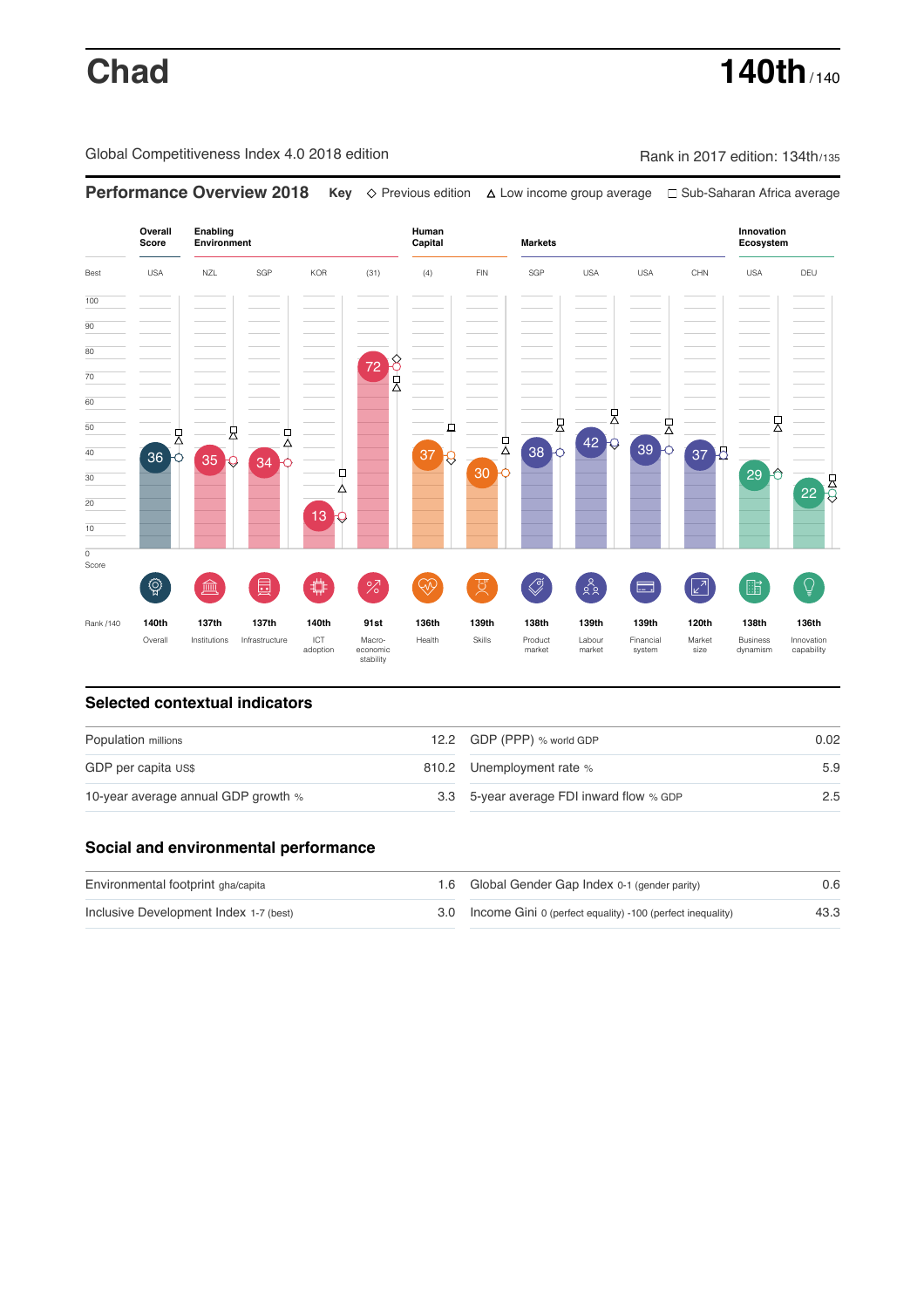# **Chad 140th**/140

| <b>Index Component</b>                                                   | Value          | Score *              | Rank/140 | <b>Best Performer</b>       |
|--------------------------------------------------------------------------|----------------|----------------------|----------|-----------------------------|
| 皿<br>Pillar 1: Institutions 0-100 (best)                                 |                | 34.6 ↑               | 137      | <b>New Zealand</b>          |
| 1.01 Organized crime 1-7 (best)                                          | 3.2            | 37.4 $\uparrow$      | 128      | Finland                     |
| 1.02 Homicide rate /100,000 pop.                                         | 9.0            | $71.0 =$             | 110      | Multiple (9)                |
| 1.03 Terrorism incidence 0 (very high) -100 (no incidence)               | 96.2           | $96.2$ ↑             | 112      | Multiple (24)               |
| 1.04 Reliability of police services 1-7 (best)                           | 2.7            | 29.1 ↑               | 132      | Finland                     |
| 1.05 Social capital 0-100 (high)                                         | 40.3           | 40.3 $\sqrt{ }$      | 127      | Australia                   |
| 1.06 Budget transparency 0-100 (best)                                    | 3.8            | $3.8 =$              | 138      | Multiple (2)                |
| 1.07 Judicial independence 1-7 (best)                                    | 2.1            | 19.0 ↑               | 133      | Finland                     |
| 1.08 Efficiency of legal framework in challenging regulations 1-7 (best) | 2.3            | $22.3 +$             | 126      | Finland                     |
| 1.09 Freedom of the press 0-100 (worst)                                  | 38.5           | 61.6 $\uparrow$      | 99       | Norway                      |
| 1.10 Burden of government regulation 1-7 (best)                          | 3.0            | 33.9 $\sqrt{ }$      | 101      | Singapore                   |
| 1.11 Efficiency of legal framework in settling disputes 1-7 (best)       | 3.0            | 33.5 $\uparrow$      | 105      | Singapore                   |
| 1.12 E-Participation Index 0-1 (best)                                    | 0.15           | 14.6 $\sqrt{ }$      | 135      | Multiple (3)                |
| 1.13 Future orientation of government 1-7 (best)                         | 2.7            | 28.2 ↑               | 124      | Singapore                   |
| 1.14 Incidence of corruption 0-100 (best)                                | 20.0           | $20.0 =$             | 137      | New Zealand                 |
| 1.15 Property rights 1-7 (best)                                          | 3.0            | 34.1 $\uparrow$      | 132      | Finland                     |
| 1.16 Intellectual property protection 1-7 (best)                         | 3.1            | 34.8 ↑               | 130      | Finland                     |
| 1.17 Quality of land administration 0-30 (best)                          | 9.0            | $30.0 =$             | 109      | Singapore                   |
| 1.18 Strength of auditing and reporting standards 1-7 (best)             | 2.9            | 30.9 $\uparrow$      | 135      | Finland                     |
| 1.19 Conflict of interest regulation 0-10 (best)                         | 4.0            | $40.0 =$             | 121      | Multiple (2)                |
| 1.20 Shareholder governance 0-10 (best)                                  | 3.7            | $37.0 =$             | 112      | Kazakhstan                  |
|                                                                          |                |                      |          |                             |
| 曼<br>Pillar 2: Infrastructure 0-100 (best)                               |                | $34.1 +$             | 137      | Singapore                   |
| 2.01 Road connectivity index 0-100 (best)                                | 47.1           | $47.1 =$             | 101      | <b>United States</b>        |
| 2.02 Quality of roads 1-7 (best)                                         | 2.2            | 20.6 $\sqrt{ }$      | 135      | Singapore                   |
| 2.03 Railroad density km of roads/square km                              | n/a            | n/a                  | n/a      | Multiple (20)               |
| 2.04 Efficiency of train services 1-7 (best)                             | 2.0            | 16.7 $\sqrt{ }$      | 118      | Switzerland                 |
| 2.05 Airport connectivity score                                          | 942.8          | 13.2 $\uparrow$      | 130      | Multiple (8)                |
| 2.06 Efficiency of air transport services 1-7 (best)                     | 2.8            | 30.2 $\sqrt{ }$      | 135      | Singapore                   |
| 2.07 Liner Shipping Connectivity Index 0-157.1 (best)                    | n/a            | n/a                  | n/a      | Multiple (4)                |
| 2.08 Efficiency of seaport services 1-7 (best)                           | 2.3            | $21.7 +$             | 129      | Singapore                   |
| 2.09 Electrification rate % pop.                                         | 8.8            | $8.8$ ↑              | 140      | Multiple (66)               |
| 2.10 Electric power transmission and distribution losses % output        | n/a            | $77.4 \; \downarrow$ | n/a      | Multiple (9)                |
| 2.11 Exposure to unsafe drinking water % pop.                            | 45.9           | 55.2 $\uparrow$      | 138      | Multiple (23)               |
| 2.12 Reliability of water supply 1-7 (best)                              | 2.2            | 20.6 $\uparrow$      | 134      | Switzerland                 |
| ₽<br>Pillar 3: ICT adoption 0-100 (best)                                 | $\overline{a}$ | 12.8 $\uparrow$      | 140      | Korea, Rep.                 |
| 3.01 Mobile-cellular telephone subscriptions /100 pop.                   | 38.6           | $32.2 =$             | 140      | Multiple (68)               |
| 3.02 Mobile-broadband subscriptions /100 pop.                            | 9.2            | n/a                  | 136      | <b>United Arab Emirates</b> |
| 3.03 Fixed-broadband Internet subscriptions /100 pop.                    | 0.1            | $0.1 \div$           | 133      | Switzerland                 |
| 3.04 Fibre Internet subscriptions /100 pop.                              | 0.0            | n/a                  | 114      | Korea, Rep.                 |
| 3.05 Internet users % pop.                                               | 5.0            | $5.0$ ↑              | 140      | Iceland                     |
| <sup>%</sup> Pillar 4: Macroeconomic stability 0-100 (best)              | $\overline{a}$ | $72.3 +$             | 91       | Multiple (31)               |
| 4.01 Inflation annual % change                                           | $-1.0$         | 95.8 $\sqrt{ }$      | 103      | Multiple (74)               |
| 4.02 Debt dynamics 0-100 (best)                                          | 48.9           | 48.9 ↓               | 88       | Multiple (36)               |
|                                                                          |                |                      |          |                             |
| Qiy<br>Pillar 5: Health 0-100 (best)                                     |                | $36.6 \; \uparrow$   | 136      | Multiple (4)                |
| 5.01 Healthy life expectancy years                                       | 51.7           | 36.6 $\uparrow$      | 135      | Multiple (4)                |
| Pillar 6: Skills 0-100 (best)                                            |                | 29.9 $\sqrt{ }$      | 139      | <b>Finland</b>              |
| 6.01 Mean years of schooling Years                                       | 2.3            | $15.3 =$             | 135      | Finland                     |
| 6.02 Extent of staff training 1-7 (best)                                 | 3.1            | 34.3 $\uparrow$      | 132      | Switzerland                 |
| 6.03 Quality of vocational training 1-7 (best)                           | 3.5            | 41.5 $\uparrow$      | 112      | Switzerland                 |
| 6.04 Skillset of graduates 1-7 (best)                                    | 4.0            | 49.3 ↑               | 73       | Switzerland                 |
| 6.05 Digital skills among population 1-7 (best)                          | 3.0            | 33.7 $\sqrt{ }$      | 133      | Sweden                      |
| 6.06 Ease of finding skilled employees 1-7 (best)                        | 3.9            | 48.2 ↑               | 89       | <b>United States</b>        |
| 6.07 School life expectancy Years                                        | 8.0            | $44.2 =$             | 139      | Multiple (9)                |
| 6.08 Critical thinking in teaching 1-7 (best)                            | 3.2            | 37.2 $\downarrow$    | 79       | <b>United States</b>        |
| 6.09 Pupil-to-teacher ratio in primary education Ratio                   | 56.9           | 0.0                  | 136      | Multiple (6)                |